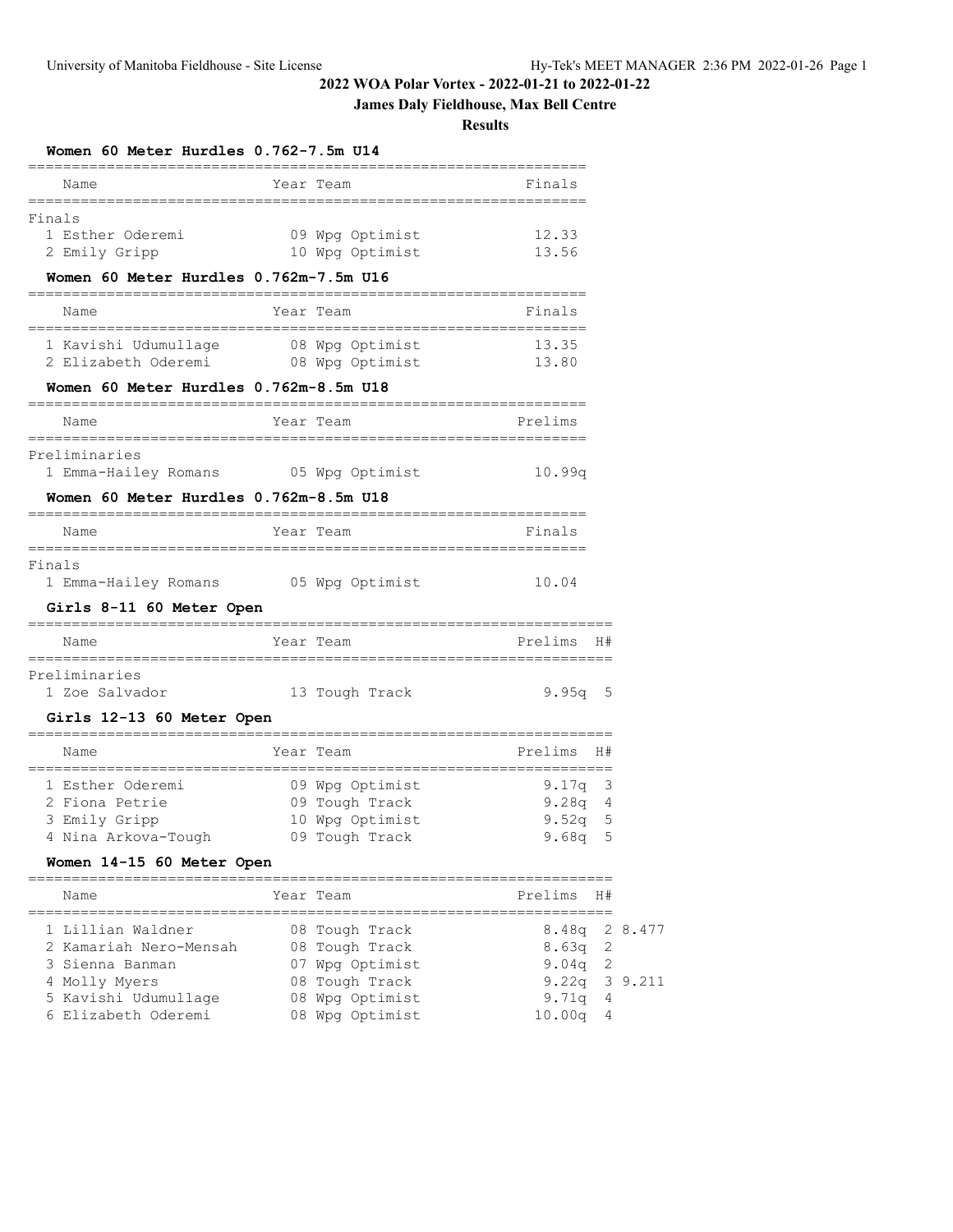# **James Daly Fieldhouse, Max Bell Centre**

#### **Results**

# **Women 14-15 60 Meter Open**

| women 14-15 bu meter Open                                                 |           |                 |               |           |  |
|---------------------------------------------------------------------------|-----------|-----------------|---------------|-----------|--|
| Name                                                                      |           | Year Team       | Finals        |           |  |
| Finals                                                                    |           |                 |               |           |  |
| 1 Lillian Waldner 68 Tough Track<br>2 Kamariah Nero-Mensah 08 Tough Track |           |                 | 8.61<br>8.63  |           |  |
| Women 16-17 60 Meter Open                                                 |           |                 |               |           |  |
| Name                                                                      |           | Year Team       | Prelims       | <b>H#</b> |  |
| Preliminaries                                                             |           |                 |               |           |  |
| 1 Chelsea Tachie                                                          |           | 05 Wpg Optimist | $8.09q$ 1     |           |  |
| 2 Jazmin Birch                                                            |           | 05 Wpg Optimist | 8.37q 1 8.370 |           |  |
| 3 Hannah Puff                                                             |           | 05 Wpg Optimist | 8.48q 1 8.476 |           |  |
| 4 Julia Owzarek                                                           |           | 06 Wpg Optimist | $8.73q$ 2     |           |  |
| 5 Aisha Olawoyin                                                          |           | 05 Wpg Optimist | $8.82q$ 3     |           |  |
| Women 16-17 60 Meter Open                                                 |           |                 |               |           |  |
| Name                                                                      | Year Team |                 | Finals        |           |  |
| ======================<br>Finals                                          |           |                 |               |           |  |
| 1 Chelsea Tachie                                                          |           | 05 Wpg Optimist | 8.12          |           |  |
| 2 Hannah Puff                                                             |           | 05 Wpg Optimist | 8.49          |           |  |
| .                                                                         |           |                 |               |           |  |

#### **Women 18-19 60 Meter Open**

| Name                | Year Team |                    |  | Prelims H#        |              |  |  |  |  |
|---------------------|-----------|--------------------|--|-------------------|--------------|--|--|--|--|
|                     |           |                    |  |                   |              |  |  |  |  |
| Preliminaries       |           |                    |  |                   |              |  |  |  |  |
| 1 Jennifer Simcoe   |           | 03 Manitoba Bisons |  | 8.57 <sub>q</sub> | <sup>2</sup> |  |  |  |  |
| 2 Jaylyn Deurbrouck |           | 03 Manitoba Bisons |  | 9.31a             | - 4          |  |  |  |  |

## **Women 20-34 60 Meter Open**

| Name             | Year Team          | Prelims H#      |  |
|------------------|--------------------|-----------------|--|
|                  |                    |                 |  |
| 1 Tegan Turner   | 96 Bison Athletics | 7.86q 1         |  |
| 2 Karley Jones   | 00 Manitoba Bisons | $8.28q$ 1       |  |
| 3 Umu Senesie    | 01 Manitoba Bisons | 8.37q 1 8.364   |  |
| 4 Lexis Chesley  | 00 Manitoba Bisons | $8.94q$ 3       |  |
| 5 Eva Jensen     | 99 Manitoba Bisons | $9.22q$ 3 9.215 |  |
| 6 Valerie Beynon | 91 Wpg Optimist    | $9.25q$ 3       |  |

## **Women 20-34 60 Meter Open**

|        | Name           | Year Team |                    | Finals |
|--------|----------------|-----------|--------------------|--------|
| Finals |                |           |                    |        |
|        | 1 Tegan Turner |           | 96 Bison Athletics | 7.86   |
|        | 2 Karley Jones |           | 00 Manitoba Bisons | 8.27   |
|        | 3 Umu Senesie  |           | 01 Manitoba Bisons | 8.41   |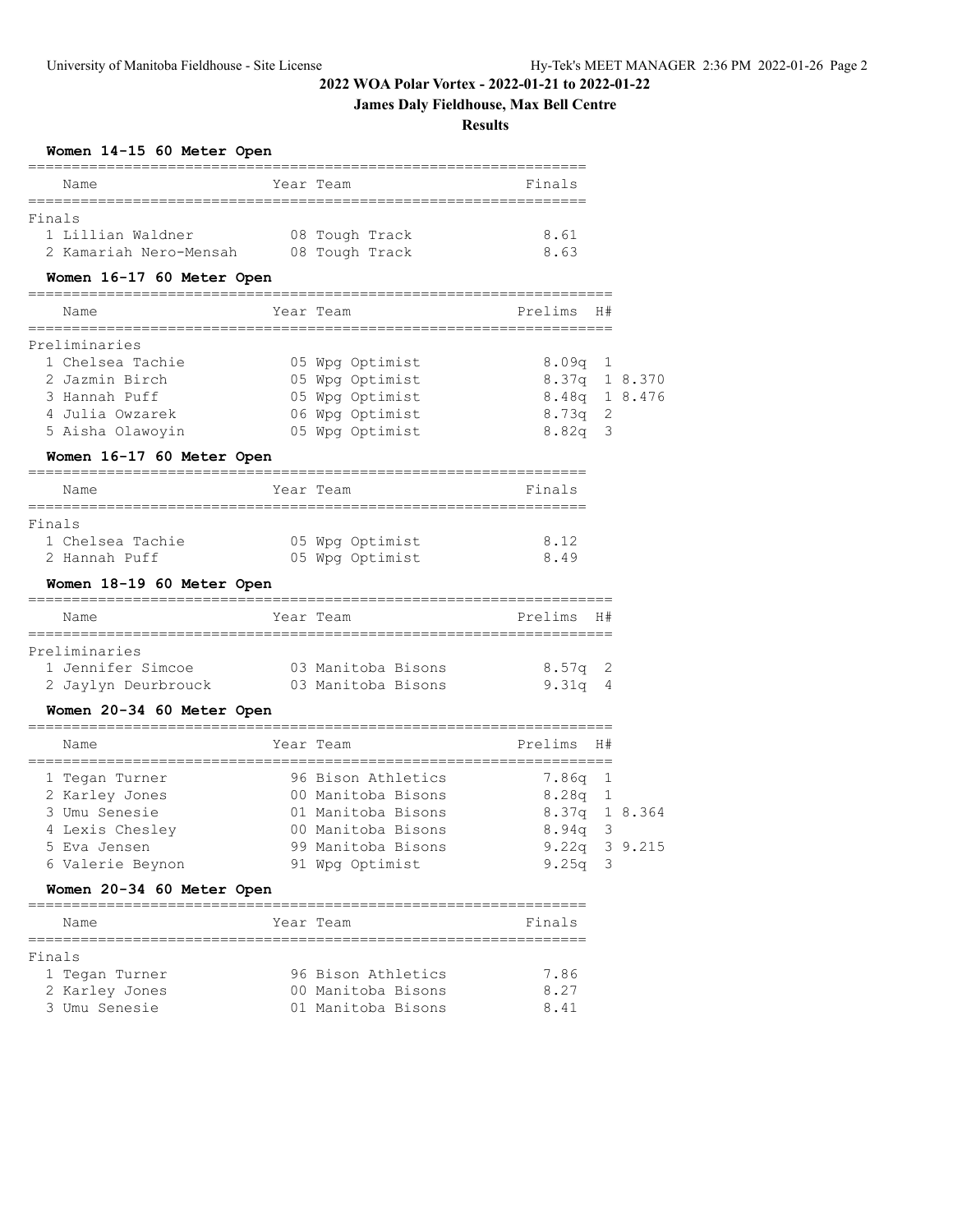# **James Daly Fieldhouse, Max Bell Centre**

## **Results**

| Women 35+ 60 Meter Open                                            |           |                                                     |                                    |        |
|--------------------------------------------------------------------|-----------|-----------------------------------------------------|------------------------------------|--------|
| Name                                                               |           | Year Team                                           | Prelims                            | H#     |
| Preliminaries<br>1 Omena Babalola                                  |           | 68 Wpg Optimist                                     | 9.78q                              | 4      |
| Girls 12-13 300 Meter Open                                         |           |                                                     |                                    |        |
| Name                                                               |           | Year Team                                           | Finals                             | H#     |
| Finals                                                             |           |                                                     |                                    |        |
| 1 Fiona Petrie<br>2 Nina Arkova-Tough                              |           | 09 Tough Track<br>09 Tough Track                    | 49.40<br>50.22                     | 2<br>2 |
| Women 14-15 300 Meter Open                                         |           |                                                     |                                    |        |
| Name                                                               |           | Year Team                                           | Finals                             | H#     |
| 1 Lillian Waldner                                                  | --------- | 08 Tough Track                                      | . _ _ _ _ _ _ _ _ _ _ _ _<br>43.27 | 1      |
| 2 Lillian Vande Graaf                                              |           | 07 Tough Track                                      | 45.15                              | 1      |
| 3 Molly Myers                                                      |           | 08 Tough Track                                      | 50.36                              | 2      |
| Women 20-34 300 Meter Open<br>------------------------------------ |           |                                                     |                                    |        |
| Name                                                               |           | Year Team                                           | Finals<br>==================       |        |
| 1 Tess Poulton                                                     |           | 99 Manitoba Bisons                                  | 46.57                              |        |
| 2 Courtney Friesen                                                 |           | 98 Manitoba Bisons                                  | 48.14                              |        |
| Women 16-17 400 Meter Open<br>------------------------             |           | -----------------------------                       |                                    |        |
| Name                                                               |           | Year Team                                           | Finals                             |        |
| 1 Amira Lawrence                                                   |           | 06 Wpg Optimist                                     | 1:02.60                            |        |
| Women 18-19 400 Meter Open                                         |           |                                                     | ====================               |        |
| Name                                                               |           | Year Team                                           | Finals                             |        |
| 1 Zoe Nonato                                                       |           | 04 Wpg Optimist                                     | 59.72                              |        |
| 2 Cadence Christie                                                 |           | 04 Wpg Optimist                                     | 59.96                              |        |
| 3 Katrina Stefaniuk                                                |           | 04 Wpg Optimist                                     | 1:01.33                            |        |
| Women 20-34 400 Meter Open                                         |           |                                                     |                                    |        |
| Name<br>----------                                                 |           | Year Team<br>====================================== | Finals                             |        |
| 1 Tara Towns                                                       |           | 99 Manitoba Bisons                                  | 1:01.41                            |        |
| Girls 12-13 150 Meter Open                                         |           |                                                     |                                    |        |
| Name                                                               |           | Year Team                                           | Finals                             |        |
| ===============<br>1 Esther Oderemi                                |           | =====<br>09 Wpg Optimist                            | ==========<br>21.99                |        |
| 2 Fiona Petrie                                                     |           | 09 Tough Track                                      | 22.39                              |        |

3 Nina Arkova-Tough 09 Tough Track 23.31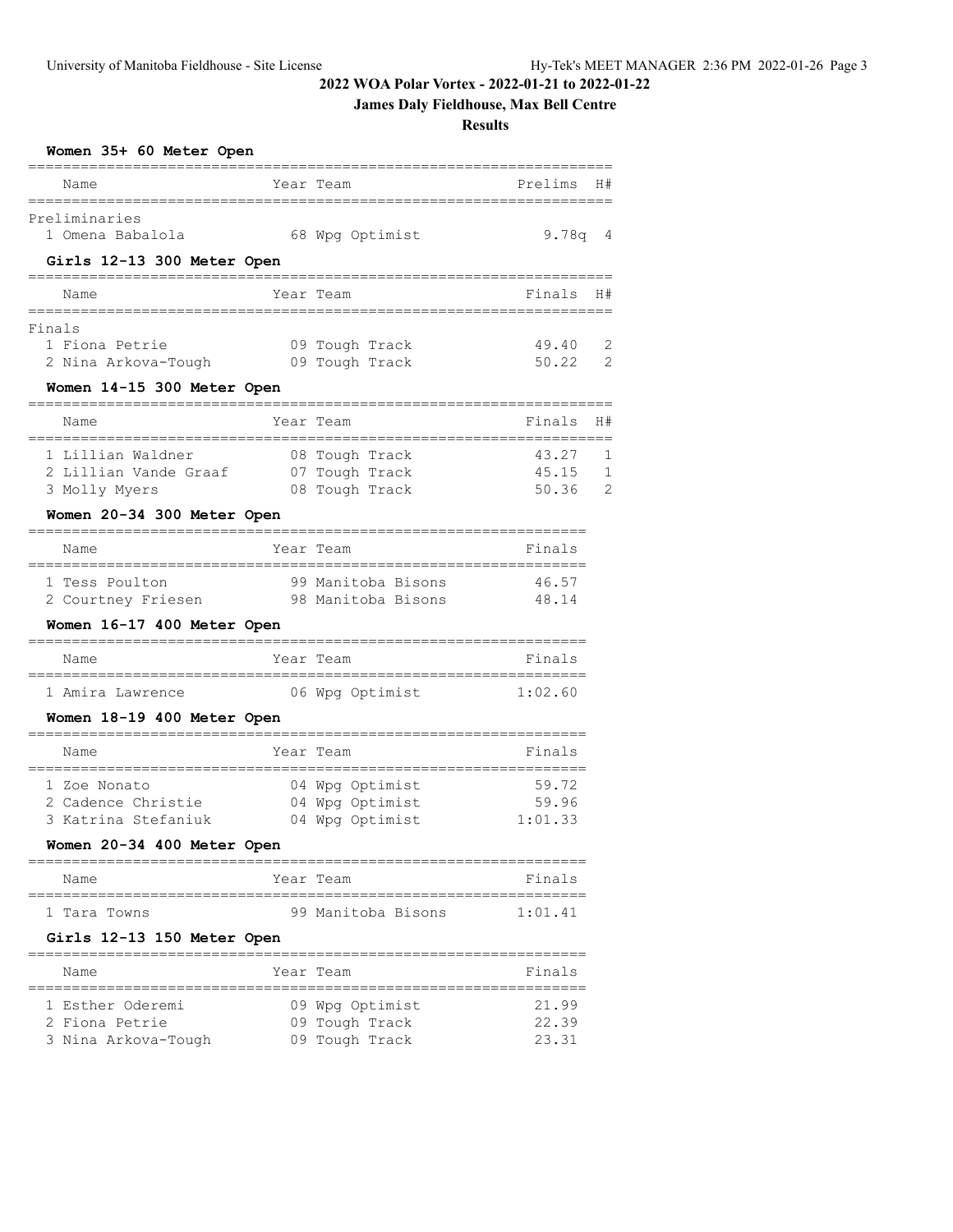## **James Daly Fieldhouse, Max Bell Centre**

#### **Results**

# **....Girls 12-13 150 Meter Open**

4 Emily Gripp 10 Wpg Optimist 23.87

# **Women 14-15 200 Meter Open**

| Name                                                                                                                             | Year Team                                                                                                   | Finals                                             | H#                                  |
|----------------------------------------------------------------------------------------------------------------------------------|-------------------------------------------------------------------------------------------------------------|----------------------------------------------------|-------------------------------------|
| 1 Lillian Waldner<br>2 Kamariah Nero-Mensah<br>3 Molly Myers<br>4 Kavishi Udumullage<br>5 Elizabeth Oderemi<br>6 Ayshia Burchill | 08 Tough Track<br>08 Tough Track<br>08 Tough Track<br>08 Wpg Optimist<br>08 Wpg Optimist<br>07 Wpg Optimist | 27.72<br>28.64<br>31.59<br>32.29<br>33.22<br>34.83 | $\overline{5}$<br>5<br>5<br>.5<br>5 |

#### **Women 16-17 200 Meter Open**

| Name             | Year Team       | Finals | H #            |
|------------------|-----------------|--------|----------------|
| 1 Jazmin Birch   | 05 Wpg Optimist | 26.67  | $\overline{1}$ |
| 2 Amira Lawrence | 06 Wpg Optimist | 26.71  | $\overline{1}$ |
| 3 Chelsea Tachie | 05 Wpg Optimist | 27.28  | $\overline{2}$ |
| 4 Hannah Puff    | 05 Wpg Optimist | 28.12  | - 2            |
| 5 Aisha Olawoyin | 05 Wpg Optimist | 30.10  | -3             |
|                  |                 |        |                |

## **Women 18-19 200 Meter Open**

| Name                              | Year Team                             | Finals H#      |   |
|-----------------------------------|---------------------------------------|----------------|---|
| 1 Zoe Nonato<br>2 Jennifer Simcoe | 04 Wpg Optimist<br>03 Manitoba Bisons | 26.06<br>29.63 | 3 |

## **Women 20-34 200 Meter Open**

| Name               | Year Team          | Finals | H# |          |
|--------------------|--------------------|--------|----|----------|
| 1 Tegan Turner     | 96 Bison Athletics | 25.98  |    |          |
| 2 Umu Senesie      | 01 Manitoba Bisons | 27.71  | 3  |          |
| 3 Tara Towns       | 99 Manitoba Bisons | 27.90  |    | 2 27.891 |
| 4 Ayomide Akinwale | 02 Manitoba Bisons | 27.90  |    | 3 27.895 |
| 5 Yvette Morgan    | 96 Bison Athletics | 28.36  | 3  |          |
| 6 Courtney Friesen | 98 Manitoba Bisons | 29.64  | 4  |          |
| 7 Valerie Beynon   | 91 Wpg Optimist    | 30.61  | 4  |          |
| 8 Eva Jensen       | 99 Manitoba Bisons | 31.01  |    |          |

#### **Girls 12-13 600 Meter Open**

| Name |                     | Year Team |                | Finals  |  |
|------|---------------------|-----------|----------------|---------|--|
|      |                     |           |                |         |  |
|      | 1 Nina Arkova-Tough |           | 09 Tough Track | 1:56.84 |  |

## **Women 14-15 600 Meter Open**

| Name                                   | Year Team |                                    | Finals             |
|----------------------------------------|-----------|------------------------------------|--------------------|
| 1 Lilianna Aiello<br>2 Arianna Neufeld |           | 08 Wpg Optimist<br>07 Wpg Optimist | 1:55.89<br>2:01:90 |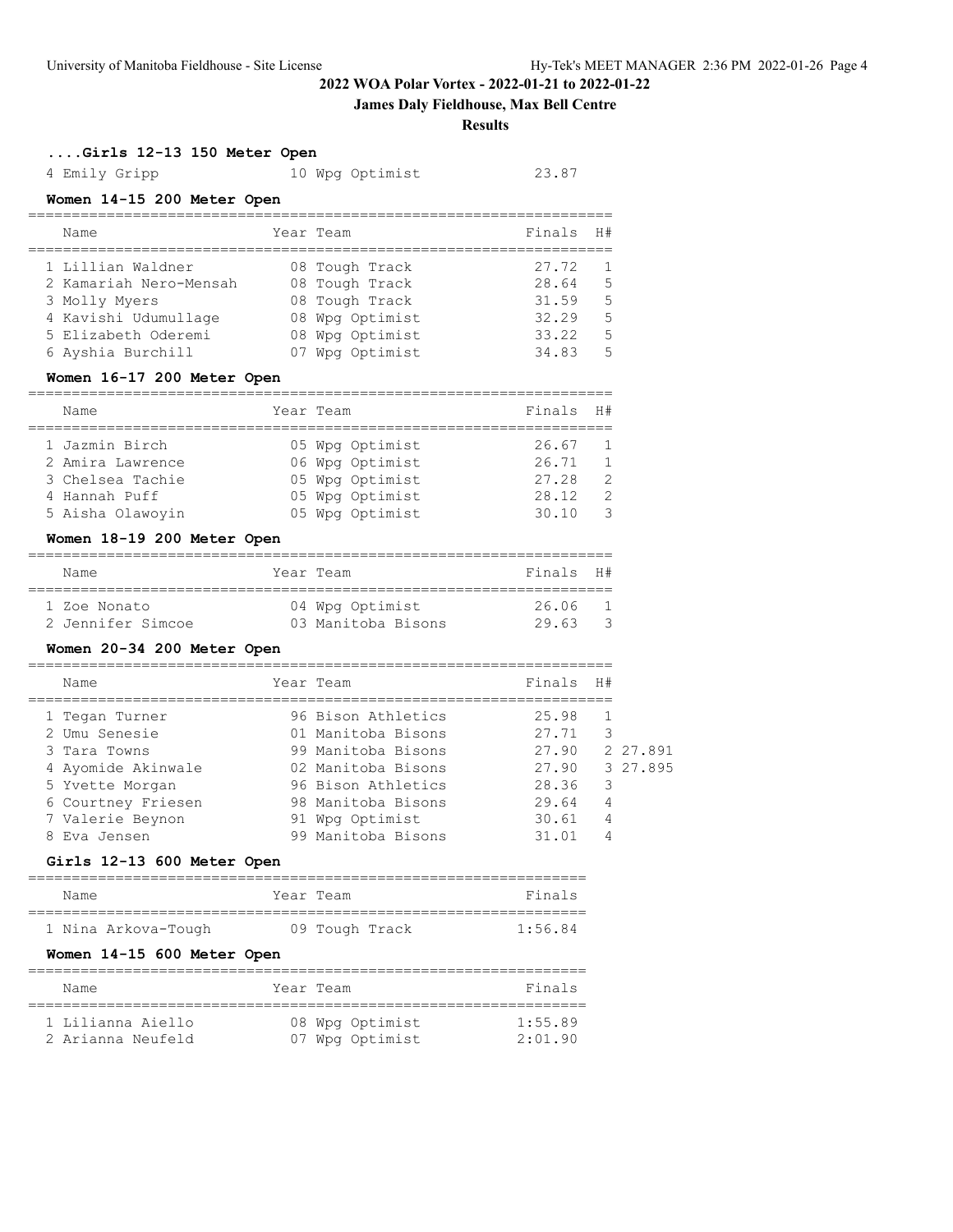# **James Daly Fieldhouse, Max Bell Centre**

**Results**

#### **Women 16-17 800 Meter Open**

| Name                            | Year Team                          | Finals             |
|---------------------------------|------------------------------------|--------------------|
| 1 Logan Harz<br>2 Ava Goncalves | 05 Wpg Optimist<br>05 Wpg Optimist | 2:24.90<br>2:33.72 |
| 3 Sara Gross                    | 06 Last Mile AC                    | 2:35.72            |
| 4 Morgan McDonald               | 05 Wpg Optimist                    | 2:40.61            |

#### **Women 18-19 800 Meter Open**

| Name                              | Year Team |                                       | Finals             |
|-----------------------------------|-----------|---------------------------------------|--------------------|
| 1 Reese Tufford<br>2 Lily Francis |           | 04 Wpg Optimist<br>04 Manitoba Bisons | 2:24.62<br>2:37.71 |

## **Women 20-34 800 Meter Open**

| Name           | Year Team          | Finals  |
|----------------|--------------------|---------|
| 1 Emily Watson | 00 Manitoba Bisons | 2:33.71 |
| 2 Asha Gurney  | 01 Manitoba Bisons | 2:46.59 |

## **Women 16-17 1500 Meter Open**

| Name              | Year Team       | Finals  |
|-------------------|-----------------|---------|
|                   |                 |         |
| 1 Logan Harz      | 05 Wpg Optimist | 4:58.67 |
| 2 Ava Goncalves   | 05 Wpg Optimist | 5:27.27 |
| 3 Morgan McDonald | 05 Wpg Optimist | 5:46.03 |

## **Women 20-34 1500 Meter Open**

| Name               | Year Team          | Finals  |
|--------------------|--------------------|---------|
| 1 Hailee Morisseau | 99 Manitoba Bisons | 4:55.33 |
| 2 Aspen Shier      | 01 Manitoba Bisons | 5:36.42 |

## **Women 14-15 2000 Meter Open**

| Name             |  | Year Team |                 | Finals  |
|------------------|--|-----------|-----------------|---------|
|                  |  |           |                 |         |
| 1 Annika De Smet |  |           | 08 Wpg Optimist | 7:08.74 |

#### **Women 60 Meter Hurdles 0.84m-8.5m Open**

| Name          |                | Year Team          | Prelims |
|---------------|----------------|--------------------|---------|
|               |                |                    |         |
| Preliminaries |                |                    |         |
|               | 1 Asha Gurney  | 01 Manitoba Bisons | 10.41q  |
|               | 2 Tess Poulton | 99 Manitoba Bisons | 10.49a  |
|               |                |                    |         |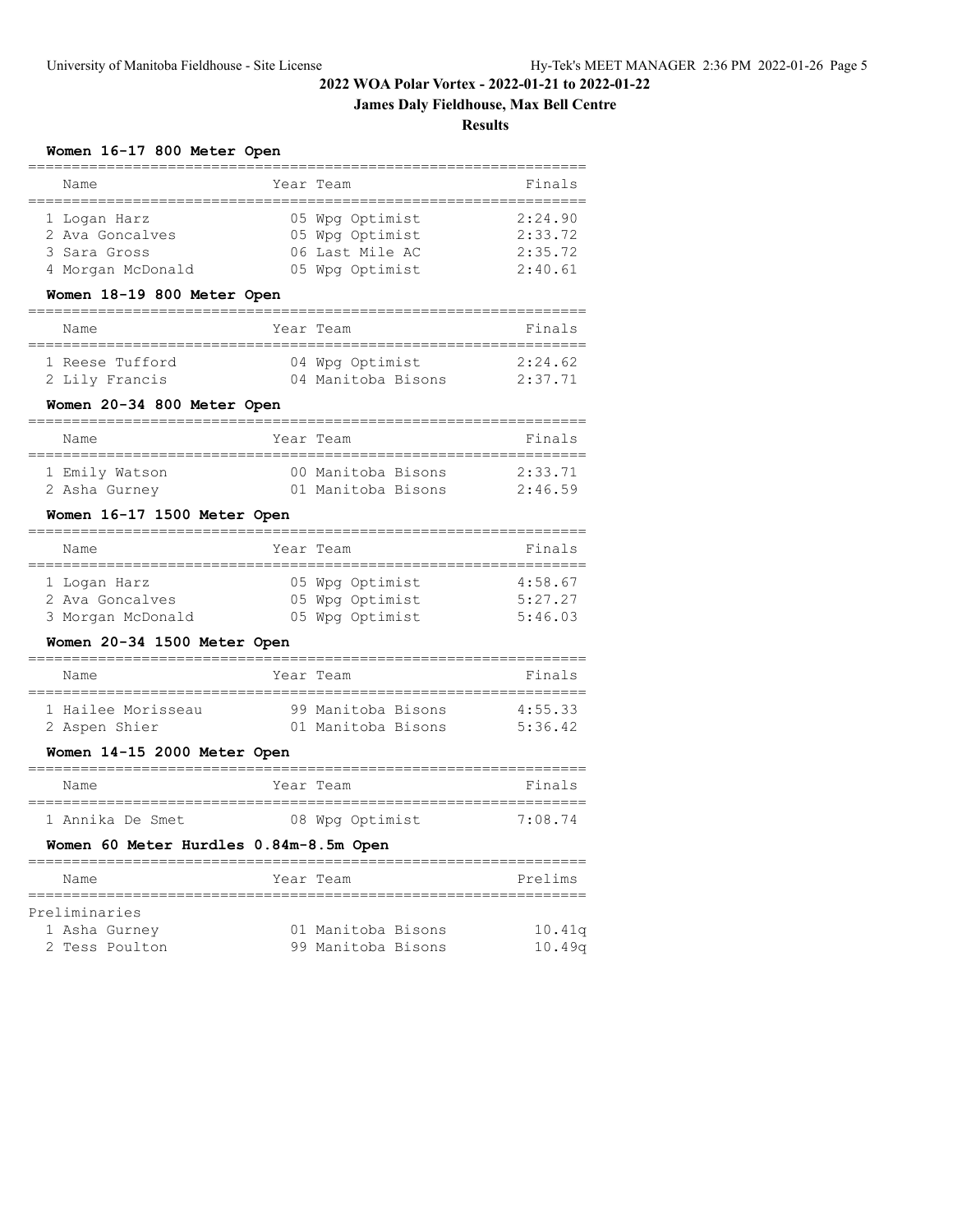**Women 60 Meter Hurdles 0.84m-8.5m Open**

# **2022 WOA Polar Vortex - 2022-01-21 to 2022-01-22**

# **James Daly Fieldhouse, Max Bell Centre**

| Name                                   | Year Team          | Finals |
|----------------------------------------|--------------------|--------|
| Finals                                 |                    |        |
| 1 Asha Gurney                          | 01 Manitoba Bisons | 10.12  |
| 2 Tess Poulton                         | 99 Manitoba Bisons | 10.39  |
| Women 16-17 High Jump Open             |                    |        |
| Name                                   | Year Team          | Finals |
| . _ _ _ _ _ _ _ _ _<br>1 Julia Owzarek | 06 Wpg Optimist    | 1.50m  |
| Women 18-19 High Jump Open             |                    |        |
| Name                                   | Year Team          | Finals |
| 1 Jaylyn Deurbrouck                    | 03 Manitoba Bisons | 1.55m  |
| Women 18-19 Pole Vault Open            |                    |        |
| Name<br>==============                 | Year Team          | Finals |
| 1 Alina Bilenko                        | 04 Wpg Optimist    | 3.55m  |
| Women 20-34 Pole Vault Open            |                    |        |
| Name                                   | Year Team          | Finals |
| 1 Hayley Turner                        | 02 Manitoba Bisons | 2.85m  |
| 2 Mikaela Garfinkel                    | 92 Wpg Optimist    | 2.65m  |
| -- Natalie Gundrum                     | 01 Manitoba Bisons | ΝH     |
| Women 35+ Pole Vault Open              |                    |        |
| Name                                   | Year Team          | Finals |
| -- Hillarie Tasche                     | 85 Manitoba Bisons | ΝH     |
| Girls 12-13 Long Jump Open             |                    |        |
| Name                                   | Year Team          | Finals |
| 1 Emily Gripp                          | 10 Wpg Optimist    | 3.87m  |
| 2 Fiona Petrie                         | 09 Tough Track     | 3.74m  |
| 3 Esther Oderemi                       | 09 Wpg Optimist    | 3.61m  |
| Women 14-15 Long Jump Open             |                    |        |
| Name                                   | Year Team          | Finals |
| 1 Kavishi Udumullage                   | 08 Wpg Optimist    | 3.94m  |
| 2 Annika De Smet                       | 08 Wpg Optimist    | 3.86m  |
| 3 Molly Myers                          | 08 Tough Track     | 3.82m  |
| 4 Elizabeth Oderemi                    | 08 Wpg Optimist    | 3.36m  |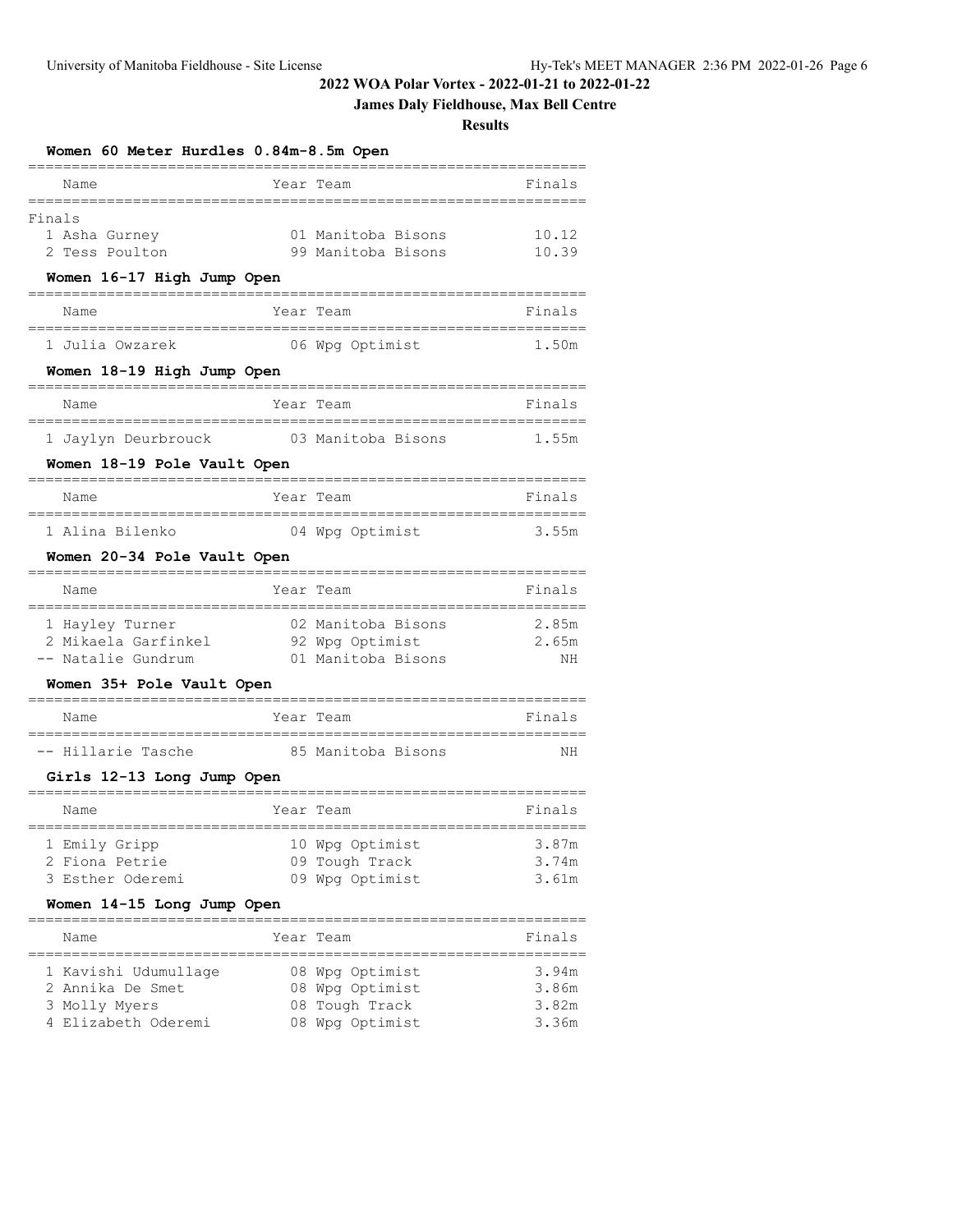# **James Daly Fieldhouse, Max Bell Centre**

| Women 20-34 Long Jump Open<br>=======       |  |                                          |                |  |  |
|---------------------------------------------|--|------------------------------------------|----------------|--|--|
| Name                                        |  | Year Team                                | Finals         |  |  |
| 1 Dinu Rajapakse                            |  | 01 Manitoba Bisons                       | 5.02m          |  |  |
| Women 20-34 Triple Jump Open                |  |                                          |                |  |  |
| Name                                        |  | Year Team                                | Finals         |  |  |
| 1 Dinu Rajapakse                            |  | 01 Manitoba Bisons                       | 10.78m         |  |  |
| 2 Lexis Chesley                             |  | 00 Manitoba Bisons<br>01 Manitoba Bisons | 9.72m<br>9.43m |  |  |
| 3 Emily Morrison<br>Women Shot Put 4kg Open |  |                                          |                |  |  |
| Name                                        |  | Year Team                                | Finals         |  |  |
| 1 Chloe Manaigre                            |  | 02 Wpg Optimist                          | 9.65m          |  |  |
| 2 Brooklyn Knaggs                           |  | 00 Manitoba Bisons                       | 9.37m          |  |  |
| Women Weight Throw 9.07kg Open              |  |                                          |                |  |  |
| Name                                        |  | Year Team                                | Finals         |  |  |
| 1 Alexa Matwyczuk                           |  | 93 Flying M AC                           | 13.20m         |  |  |
| 2 Divjyot Grewal                            |  | 99 Manitoba Bisons                       | 7.67m          |  |  |
| Women 60 Meter T64 Ambulatory Para          |  |                                          |                |  |  |
| Name                                        |  | Year Team                                | Prelims        |  |  |
| Preliminaries                               |  |                                          |                |  |  |
| 1 Sophie Kamlish T64; F64 96 Flying M AC    |  |                                          | 8.77q          |  |  |
| Women 60 Meter T64 Ambulatory Para          |  |                                          |                |  |  |
| Name                                        |  | Year Team                                | Finals         |  |  |
| Finals                                      |  |                                          |                |  |  |
| 1 Sophie Kamlish T64; F64 96 Flying M AC    |  |                                          | 8.93           |  |  |
| Women 60 Meter T20 Ambulatory Para          |  |                                          |                |  |  |
| Name                                        |  | Year Team                                | Finals         |  |  |
| 1 Vesta Orchard T20                         |  | 01 Wpg Optimist                          | 9.61           |  |  |
| Women 200 Meter T20 Ambulatory Para         |  |                                          |                |  |  |
| Name                                        |  | Year Team                                | Finals         |  |  |
| 1 Vesta Orchard T20                         |  | 01 Wpg Optimist                          | 32.57          |  |  |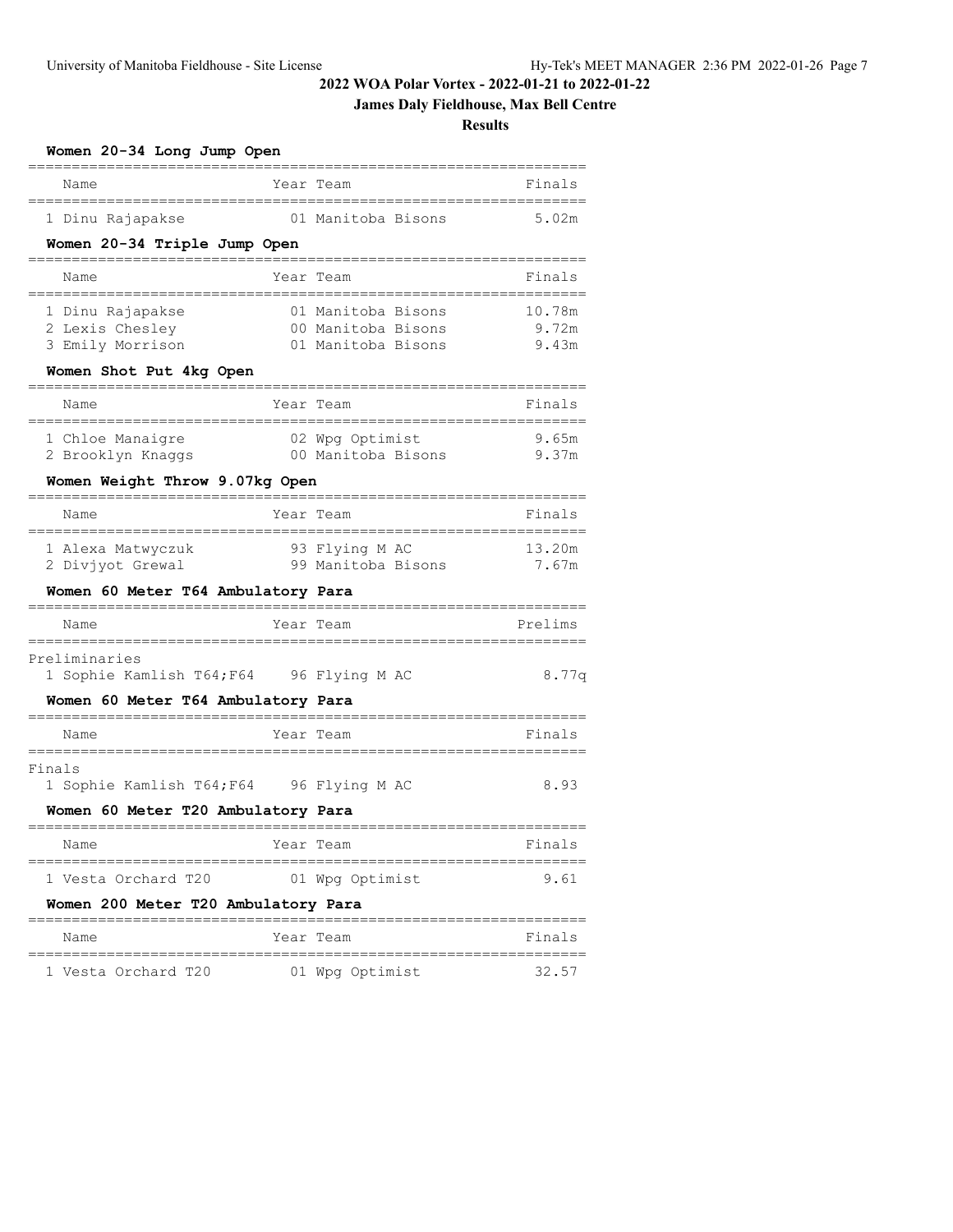# **James Daly Fieldhouse, Max Bell Centre**

| Men 60 Meter Hurdles 0.762m-7.5m U14                                              |                 |                                                      |                                           |             |               |
|-----------------------------------------------------------------------------------|-----------------|------------------------------------------------------|-------------------------------------------|-------------|---------------|
| Name                                                                              |                 | Year Team                                            | Finals                                    |             |               |
| 1 Edwin Dalke<br>Men 8-11 60 Meter Open                                           |                 | 09 Wpg Optimist                                      | 12.36                                     |             |               |
| $====$<br>Name                                                                    | =============== | -------------<br>Year Team                           | Prelims                                   | H#          |               |
| Preliminaries<br>1 Maxwell Dalke<br>Men 12-13 60 Meter Open                       |                 | 12 Wpg Optimist                                      | 10.43q                                    | 4           |               |
| Name                                                                              | =======         | Year Team                                            | Prelims                                   | H#          |               |
| 1 Edwin Dalke<br>2 Johnathan Scholl<br>3 Colton Sukich<br>Men 14-15 60 Meter Open |                 | 09 Wpg Optimist<br>10 Tough Track<br>10 Wpg Optimist | 9.61q<br>9.85q<br>9.92q                   | 4<br>4<br>4 |               |
| Name                                                                              |                 | Year Team                                            | Prelims                                   | H#          |               |
| 1 Terick Burchill<br>Men 16-17 60 Meter Open                                      |                 | 07 Wpg Optimist                                      | $7.91q$ 3                                 |             |               |
| Name                                                                              |                 | Year Team                                            | Prelims                                   | H#          |               |
| 1 Edwin Todd<br>2 Alexander Nguyen<br>3 Connor Hutchison- Campbe 06 Wpg Optimist  |                 | 05 Wpg Optimist<br>05 Tough Track                    | ==============<br>7.33q<br>7.54q<br>7.95q | 2<br>2<br>3 |               |
| Men 16-17 60 Meter Open                                                           |                 |                                                      |                                           |             |               |
| Name                                                                              |                 | Year Team<br>=========                               | Finals                                    |             |               |
| Finals<br>1 Edwin Todd                                                            |                 | 05 Wpg Optimist                                      | 7.31                                      |             |               |
| Men 18-19 60 Meter Open                                                           |                 |                                                      |                                           |             |               |
| Name                                                                              |                 | Year Team                                            | Prelims                                   | H#          |               |
| Preliminaries<br>1 Tyrell Davis<br>2 Khalil Coward                                |                 | 04 Bison Athletics<br>03 Manitoba Bisons             | 8.19q                                     | 3           | 6.95q 1 6.949 |
| Men 18-19 60 Meter Open                                                           |                 |                                                      | ==================                        |             |               |
| Name<br>==========                                                                |                 | Year Team                                            | Finals                                    |             |               |
| Finals<br>1 Tyrell Davis                                                          |                 | 04 Bison Athletics                                   | 7.00                                      |             |               |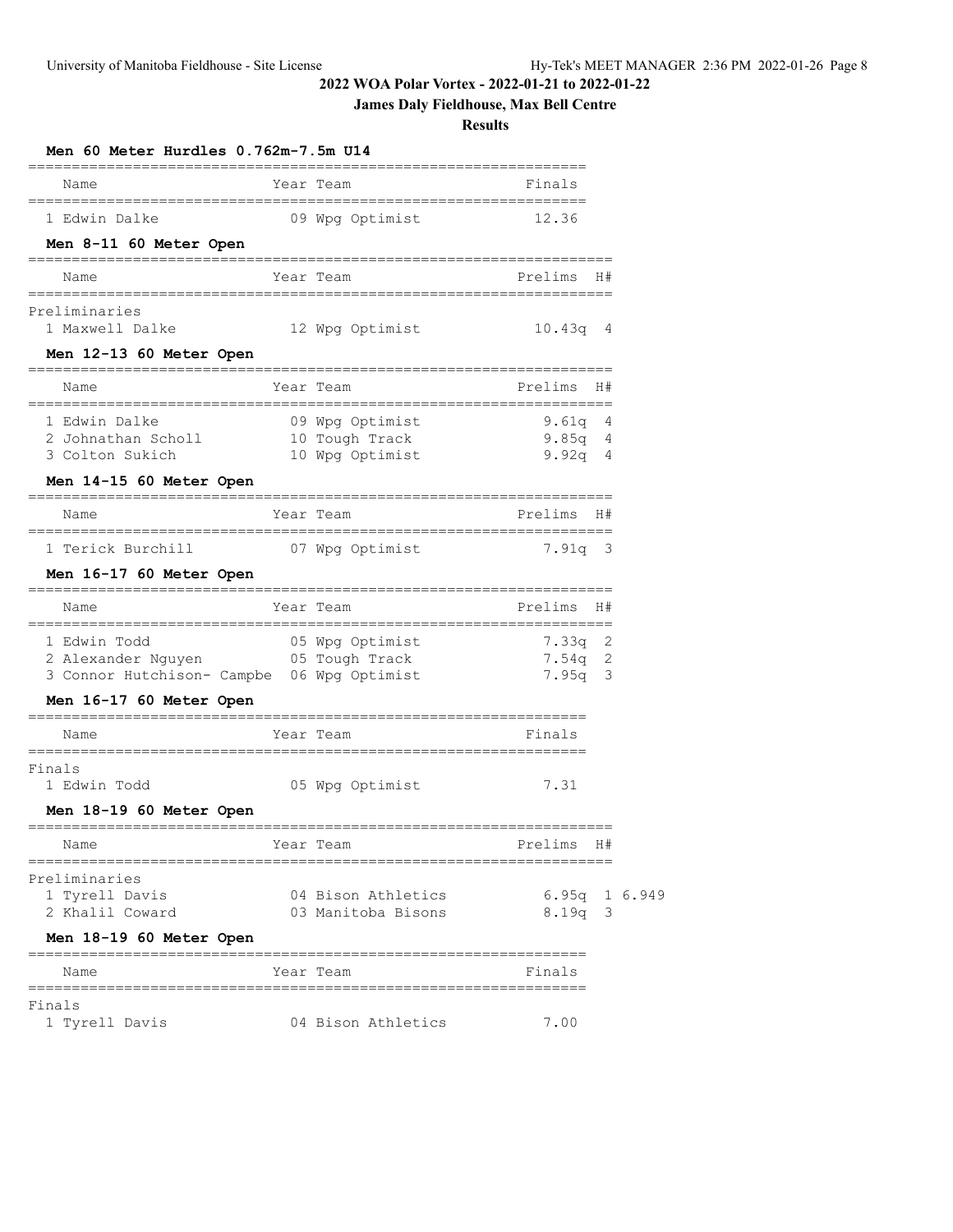# **James Daly Fieldhouse, Max Bell Centre**

## **Results**

## **Men 20-34 60 Meter Open**

| Name                                | Year Team                                                 | Prelims | H#             |  |
|-------------------------------------|-----------------------------------------------------------|---------|----------------|--|
| Preliminaries                       |                                                           |         |                |  |
| 1 Sebastien Reginier                | 99 Manitoba Bisons                                        | 6.95q   | 1 6.942        |  |
| 2 Josh Joseph                       | 00 Manitoba Bisons                                        | 7.27q   | 1              |  |
| 3 Stuart Simmonds                   | 98 Manitoba Bisons                                        | 7.31q   | 1              |  |
| 4 Ethan Boyda                       | 01 Manitoba Bisons                                        | 7.39q   | 2              |  |
| 5 Beston Uche                       | 01 Manitoba Bisons                                        | 7.41q   | 2              |  |
| 6 Thane Tomlinson                   | 01 Manitoba Bisons                                        | 7.51q   | 2              |  |
| 7 Oliver Maula                      | 98 Wpg Optimist                                           | 7.67q   | 2              |  |
| 8 Caelan Norea                      | 02 Manitoba Bisons                                        | 7.77q   | 3              |  |
| 9 Miracle Eze                       | 01 Manitoba Bisons                                        | 7.97q   | 1              |  |
| Men 20-34 60 Meter Open             |                                                           |         |                |  |
| Name                                | Year Team                                                 | Finals  |                |  |
|                                     |                                                           |         |                |  |
| Finals<br>1 Sebastien Reginier      | 99 Manitoba Bisons                                        | 6.96    |                |  |
|                                     | 00 Manitoba Bisons                                        | 7.30    |                |  |
| 2 Josh Joseph                       |                                                           |         |                |  |
| 3 Ethan Boyda                       | 01 Manitoba Bisons                                        | 7.40    |                |  |
| 4 Thane Tomlinson                   | 01 Manitoba Bisons                                        | 7.58    | 7.573          |  |
| 5 Beston Uche                       | 01 Manitoba Bisons                                        | 7.58    | 7.576          |  |
| Men 6-11 150 Meter Open             |                                                           |         |                |  |
| Name<br>____________________        | Year Team                                                 | Finals  |                |  |
| 1 Maxwell Dalke                     | 12 Wpg Optimist                                           | 27.10   |                |  |
| Men 12-13 150 Meter Open            |                                                           |         |                |  |
| Name                                | Year Team                                                 | Finals  |                |  |
| 1 Edwin Dalke                       | ______________________<br>09 Wpg Optimist                 | 24.00   |                |  |
| 2 Johnathan Scholl                  | 10 Tough Track                                            | 24.68   |                |  |
| 3 Colton Sukich                     | 10 Wpg Optimist                                           | 25.11   |                |  |
| Men 14-15 200 Meter Open            |                                                           |         |                |  |
| Name                                | Year Team                                                 | Finals  | H#             |  |
| Terick Burchill                     | ______________________________________<br>07 Wpg Optimist | 25.16   | 3              |  |
| Men 16-17 200 Meter Open            |                                                           |         |                |  |
| ===========================<br>Name | ;=====================<br>Year Team                       | Finals  | H#             |  |
| 1 Alexander Nguyen                  | 05 Tough Track                                            | 23.98   | 2              |  |
| 2 Edwin Todd                        | 05 Wpg Optimist                                           | 24.31   | $\overline{2}$ |  |
| 3 Connor Hutchison- Campbe          | 06 Wpg Optimist                                           | 25.20   | 3 25.197       |  |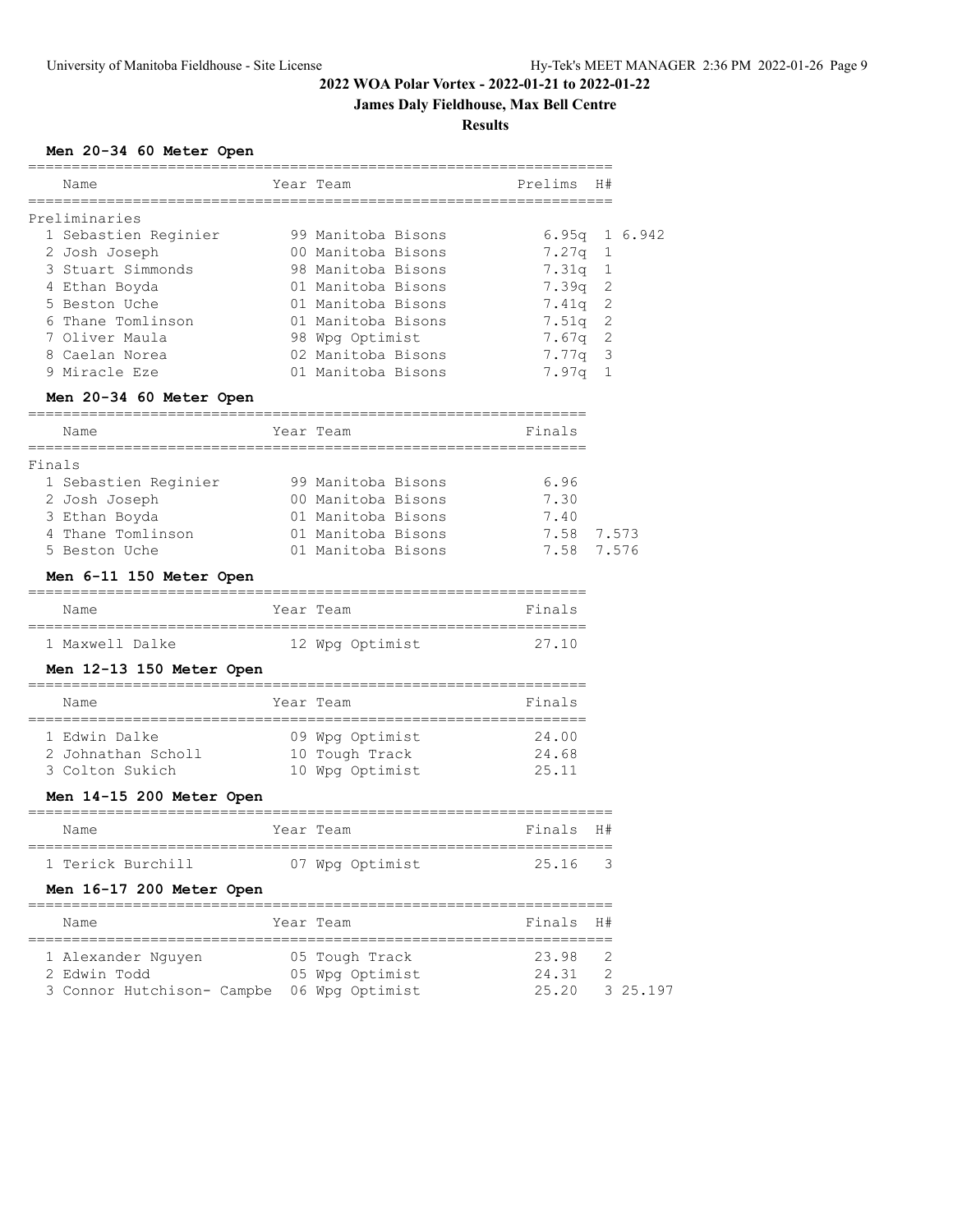**James Daly Fieldhouse, Max Bell Centre**

#### **Results**

**Men 18-19 200 Meter Open**

| Name           | Year Team          | Finals |
|----------------|--------------------|--------|
| 1 Tyrell Davis | 04 Bison Athletics | 23.04  |
| 2 Adam Andres  | 03 Wpg Optimist    | 23.37  |

## **Men 20-34 200 Meter Open**

| Name                                          | Year Team          | Finals H# |                |  |
|-----------------------------------------------|--------------------|-----------|----------------|--|
| 1 Graham Hutchison-Campbel 02 Manitoba Bisons |                    | 23.57     |                |  |
| 2 Josh Joseph                                 | 00 Manitoba Bisons | 23.79     | $\overline{1}$ |  |
| 3 Alon Kacharovsky                            | 01 Manitoba Bisons | 24.02     | $\mathcal{L}$  |  |
| 4 Caelan Norea                                | 02 Manitoba Bisons | 24.66     |                |  |
| 5 Josam Pinque                                | 00 Wpg Optimist    | 25.20     | 2 25.197       |  |

#### **Men 12-13 300 Meter Open**

| Name               |  | Year Team      | Finals |
|--------------------|--|----------------|--------|
|                    |  |                |        |
| 1 Johnathan Scholl |  | 10 Tough Track | 53.04  |

## **Men 14-15 300 Meter Open**

| Name |                                           | Year Team |  | Finals |
|------|-------------------------------------------|-----------|--|--------|
|      | 1 Essey Tekle Weldegebriel 07 Tough Track |           |  | 42.62  |

## **Men 16-17 400 Meter Open**

| Name                | Year Team      | Finals |
|---------------------|----------------|--------|
| 1 Noah Neves        | 06 Tough Track | 51.47  |
| 2 Alejandro Civetta | 05 Tough Track | 52.31  |

## **Men 20-34 400 Meter Open**

| Name |                   | Year Team          | Finals |
|------|-------------------|--------------------|--------|
|      | 1 Miquel Morrison | 96 Manitoba Bisons | 52.21  |
|      | 2 Justin Benjamin | 00 Manitoba Bisons | 55.24  |

#### **Men 16-17 600 Meter Open**

| Name             | Year Team |                |  | Finals  |
|------------------|-----------|----------------|--|---------|
| 1 Carson Kroeker |           | 05 Tough Track |  | 1:29.76 |

#### **Men 20-34 600 Meter Open**

| Name             | Year Team          | Finals  |
|------------------|--------------------|---------|
| 1 Isaac Turon    | 02 Manitoba Bisons | 1:27.22 |
| 2 Jonas Eastcott | 91 Unattached-MB   | 1:47.91 |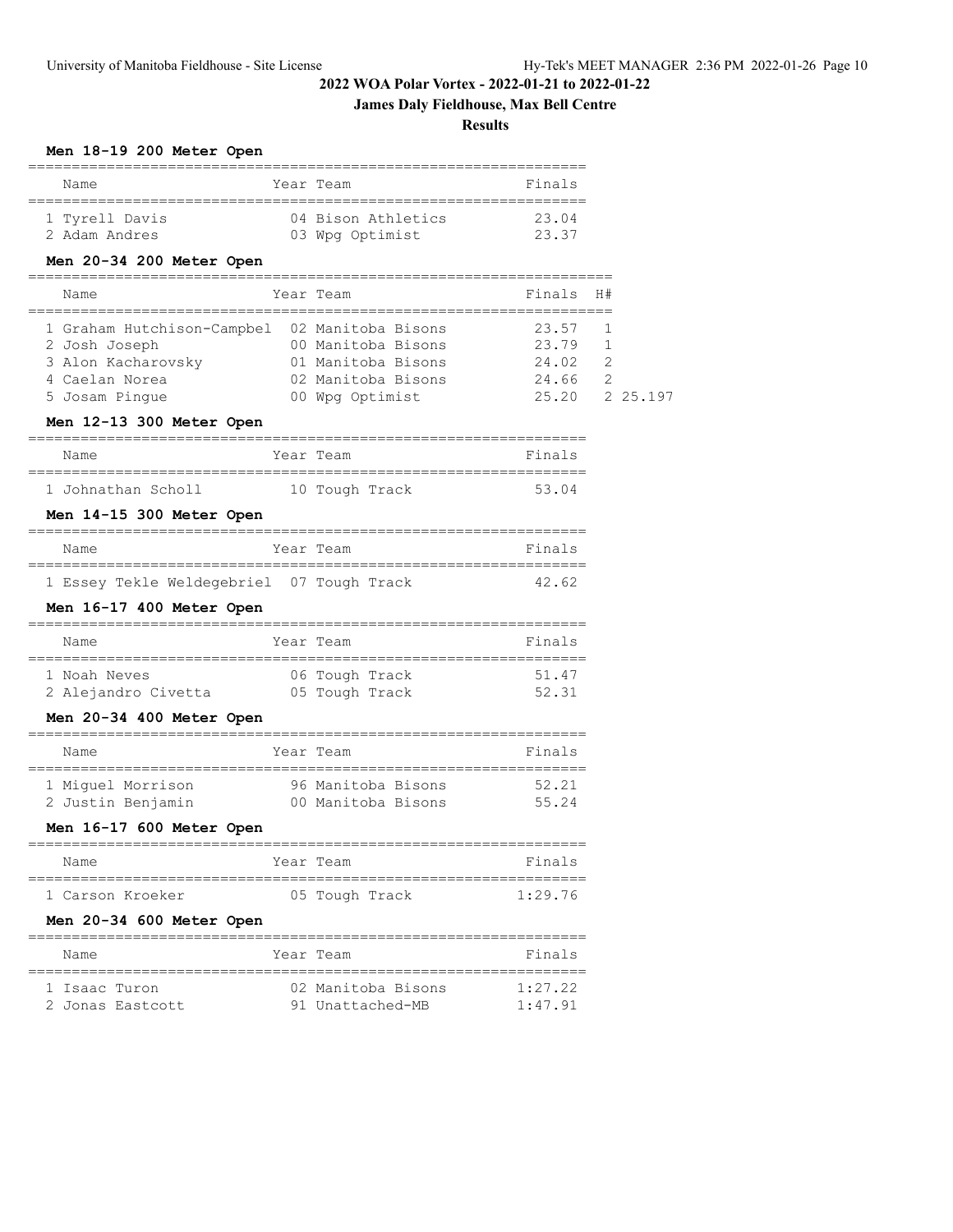## **James Daly Fieldhouse, Max Bell Centre**

**Results**

================================================================

#### **Men 14-15 800 Meter Open**

| Name                                      | Year Team       | Finals  |
|-------------------------------------------|-----------------|---------|
|                                           |                 |         |
| 1 Nate Phillips                           | 07 Last Mile AC | 2:13.24 |
| 2 Luc Fillion                             | 07 Tough Track  | 2:13.65 |
| 3 Essey Tekle Weldegebriel 07 Tough Track |                 | 2:26.95 |

#### **Men 16-17 800 Meter Open**

| Name                | Year Team      | Finals  |
|---------------------|----------------|---------|
| 1 Noah Neves        | 06 Tough Track | 1:59.42 |
| 2 Alejandro Civetta | 05 Tough Track | 1:59.85 |

## **Men 20-34 800 Meter Open**

| Name                  | Year Team          | Finals  |
|-----------------------|--------------------|---------|
|                       |                    |         |
| 1 Alex Brandt-Ganding | 00 Manitoba Bisons | 1:59.96 |
| 2 Braedy Farmer       | 00 Manitoba Bisons | 2:00.77 |
| 3 Gavin Maxwell       | 02 Manitoba Bisons | 2:12.14 |
| 4 Jonas Eastcott      | 91 Unattached-MB   | 2:49.33 |

#### **Men 20-34 1000 Meter Open**

| Name                  | Year Team          | Finals  |
|-----------------------|--------------------|---------|
|                       |                    |         |
| 1 Sam Vincent         | 92 Unattached-MB   | 2:31.56 |
| 2 Alex Brandt-Ganding | 00 Manitoba Bisons | 2:37.80 |
| 3 Jonas Eastcott      | 91 Unattached-MB   | 3:24.84 |

## **Men 16-17 1500 Meter Open**

| Name                              | Year Team |                                    | Finals             |
|-----------------------------------|-----------|------------------------------------|--------------------|
| 1 Lakota Spence<br>2 Jesse Conrad |           | 05 Wpg Optimist<br>06 Wpg Optimist | 4:54.64<br>5:32.11 |

# **Men 20-34 1500 Meter Open**

| Name                    | Year Team          | Finals  |
|-------------------------|--------------------|---------|
| 1 Simon Berube          | 97 Bison Athletics | 3:55.80 |
| 2 Justin Kroeker        | 02 Manitoba Bisons | 4:02.97 |
| 3 Matthew Van Schepdael | 96 Bison Athletics | 4:05.91 |
| 4 Daniel Heschuk        | 96 Bison Athletics | 4:08.35 |
| 5 Jonas Eastcott        | 91 Unattached-MB   | 5:18.30 |
| -- Sam Vincent          | 92 Unattached-MB   | DN F    |

#### **Men 16-17 3000 Meter Open**

|  | Name                                               |  | Year Team                                             | Finals                           |  |  |  |
|--|----------------------------------------------------|--|-------------------------------------------------------|----------------------------------|--|--|--|
|  | 1 Nathan Dyck<br>2 Lakota Spence<br>3 Jesse Conrad |  | 06 Last Mile AC<br>05 Wpg Optimist<br>06 Wpg Optimist | 10:23.65<br>10:36.68<br>12:02.67 |  |  |  |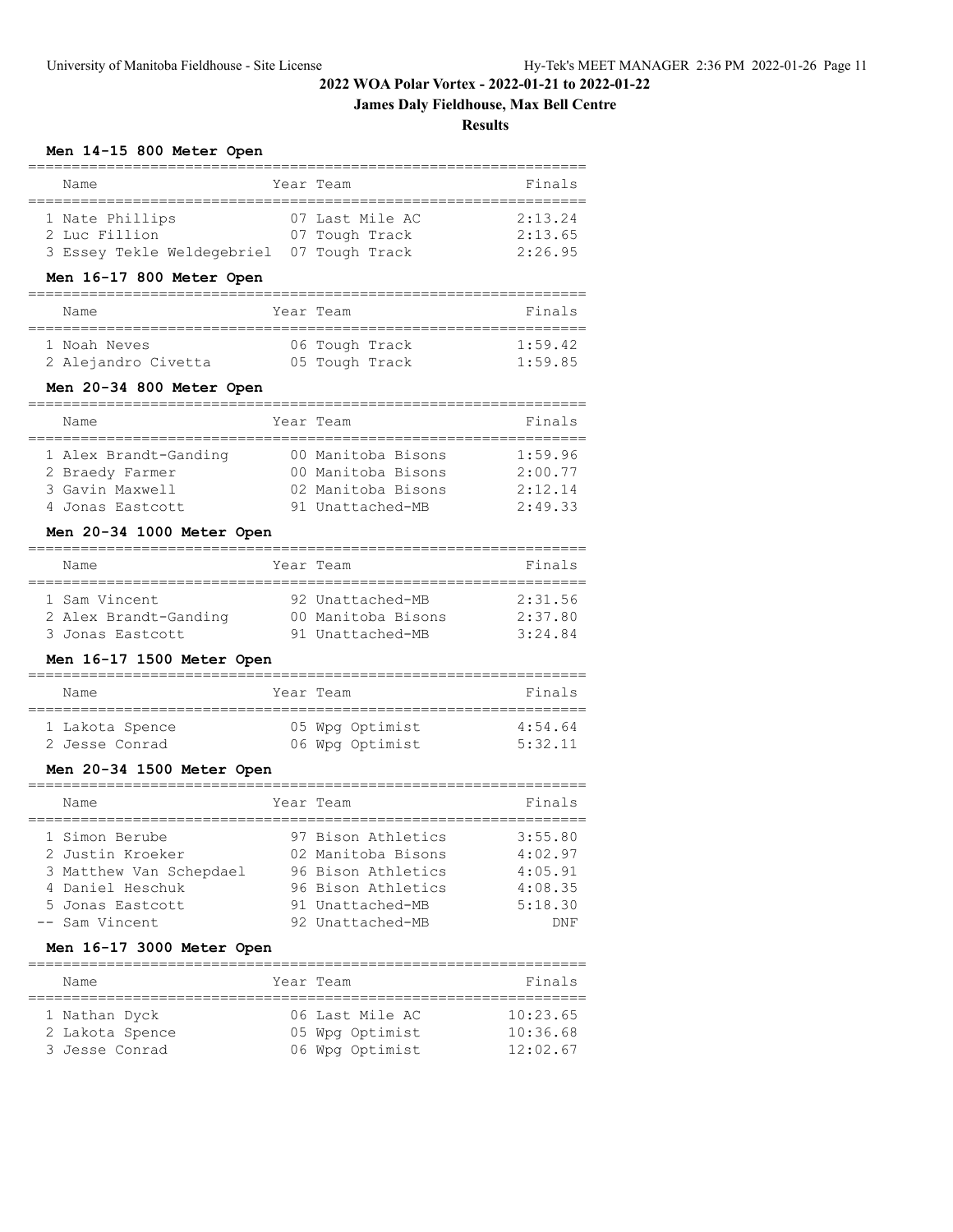# **James Daly Fieldhouse, Max Bell Centre**

| Men 35+ 3000 Meter Open                     |                     |          |
|---------------------------------------------|---------------------|----------|
| Name                                        | Year Team           | Finals   |
| 1 Darcey Harder                             | 72 Roadkill Run     | 10:56.16 |
| Men 18-34 60 Meter Hurdles 1.067-9.14m Open |                     |          |
| Name                                        | Year Team           | Prelims  |
| Preliminaries                               |                     |          |
| 1 Simranjeet Singh Brar                     | 93 Wpg Optimist     | 8.61q    |
| 2 Adam Andres                               | 03 Wpg Optimist     | 8.76q    |
| 3 Max Speiser                               | 00 Manitoba Bisons  | 9.02q    |
| 4 Josh Joseph                               | 00 Manitoba Bisons  | 9.22q    |
| 5 Jordan Marasigan                          | 01 Wpg Optimist     | 9.68q    |
| Men 18-34 60 Meter Hurdles 1.067-9.14m Open |                     |          |
| Name                                        | Team<br>Year        | Finals   |
| -----------<br>Finals                       | ------------------- |          |
| 1 Simranjeet Singh Brar                     | 93 Wpg Optimist     | 8.48     |
| 2 Adam Andres                               | 03 Wpg Optimist     | 8.69     |
| 3 Max Speiser                               | 00 Manitoba Bisons  | 8.99     |
| 4 Jordan Marasigan                          | 01 Wpg Optimist     | 9.35     |
| 5 Josh Joseph                               | 00 Manitoba Bisons  | 9.64     |
| Men 20-34 High Jump Open                    |                     |          |
| Name                                        | Year Team           | Finals   |
| 1 Isaac Peters                              | 02 Manitoba Bisons  | 1.92m    |
| 2 Max Speiser                               | 00 Manitoba Bisons  | 1.85m    |
| 3 John Olukoju                              | 00 Manitoba Bisons  | 1.80m    |
| 4 Josam Pingue                              | 00 Wpg Optimist     | 1.70m    |
| Men 18-19 Pole Vault Open                   |                     |          |
| Name                                        | Year Team           | Finals   |
| 1 Khalil Coward                             | 03 Manitoba Bisons  | 2.65m    |
| Men 20-34 Pole Vault Open                   |                     |          |
| Name                                        | Year Team           | Finals   |
| 1 Derek Onraet                              | 99 Manitoba Bisons  | 4.51m    |
| 2 Michael Bachmier                          | 00 Manitoba Bisons  | 3.65m    |
| 3 Max Speiser                               | 00 Manitoba Bisons  | 3.45m    |
| Men 8-11 Long Jump Open                     |                     |          |
| Name                                        | Year Team           | Finals   |
|                                             |                     |          |
| 1 Maxwell Dalke                             | 12 Wpg Optimist     | 2.90m    |